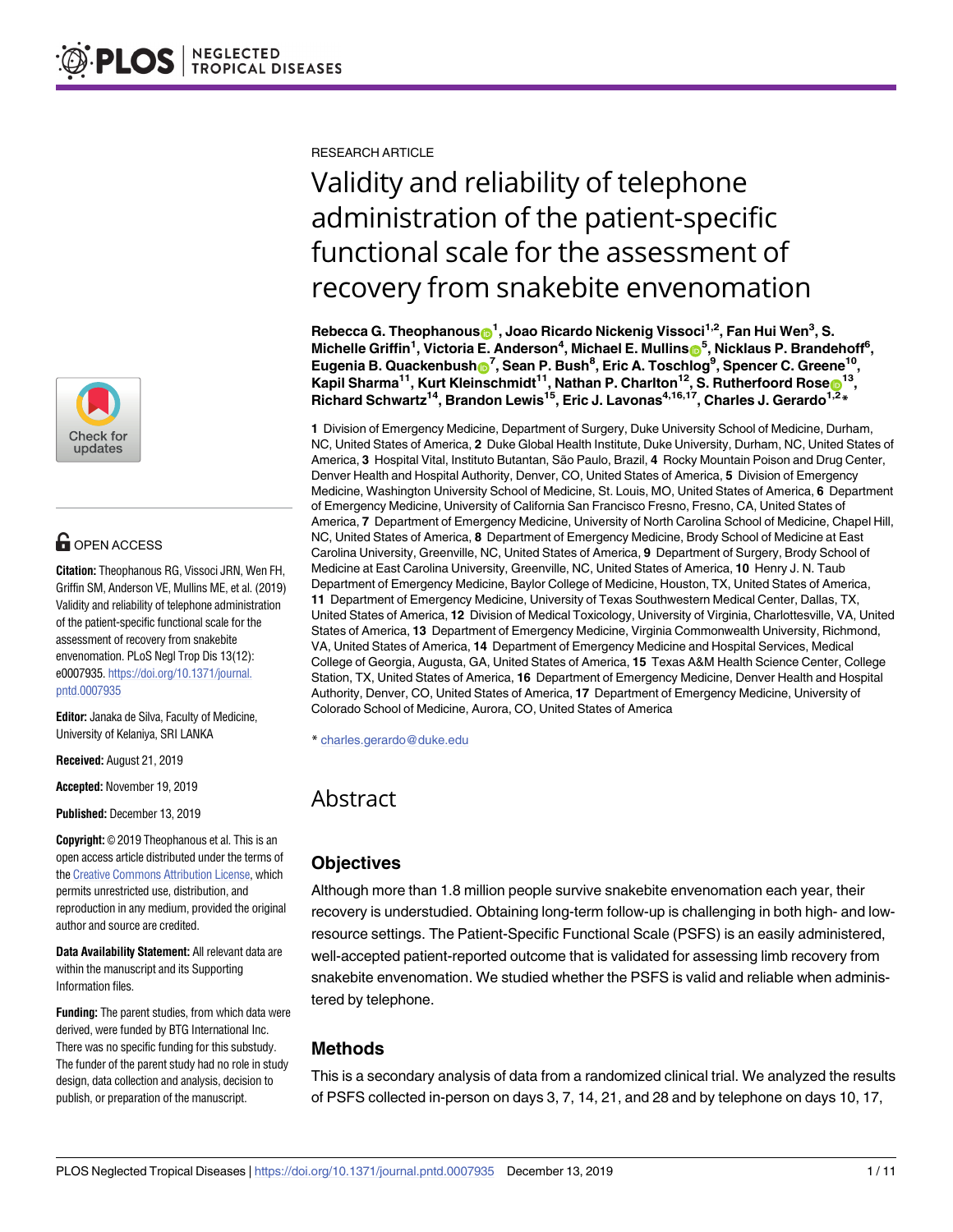**Competing interests:** I have read the journal's policy and the authors of this manuscript have the following competing interests: Dr. Rose reports speakers bureau fees from BTG International Inc outside the submitted work. Dr. Greene reports receiving consulting fees and honoraria from BTGInternational Inc outside the submitted work. Drs. Gerardo, Charlton, Mullins, Lavonas and Kleinschmidt and Ms. Anderson report receiving prior study-related grants from BTG International Inc.

and 24. We assessed the following scale psychometric properties: (a) content validity (ceiling and floor effects), (b) internal structure and consistency (Cronbach's alpha), and (c) temporal and external validity using Intraclass Correlation Coefficient (ICC). Temporal stability was assessed using Spearman's correlation coefficient and agreement between adjacent in-person and telephonic assessments with Cohen's kappa. Bland Altman analysis was used to assess differential bias in low and high score results.

#### **Results**

Data from 74 patients were available for analysis. Floor effects were seen in the early postinjury time points (median: 3 (IQR: 0, 5) at 3 days post-enrollment) and ceiling effects in the late time points (median: 9 (IQR: 8, 10). Internal consistency was good to excellent with both in-person (Cronbach α: 0.91 (95%CI 0.88, 0.95)) and telephone administration (0.81 (0.73, 0.89). Temporal stability was also good (ICC: 0.83 (0.72, 0.89) in-person, 0.80 (0.68, 0.88) telephone). A strong linear correlation was found between in-person and telephone administration (Spearman's ρ: 0.83 (CI: 0.78, 0.84), consistency was assessed as excellent (Cohen's κ 0.81 (CI: 0.78, 0.84), and Bland Altman analysis showed no systematic bias.

#### **Conclusions**

Telephone administration of the PSFS provides valid, reliable, and consistent data for the assessment of recovery from snakebite envenomation.

#### Author summary

Snakebite envenomation is an important but neglected tropical disease that impacts millions of people worldwide each year. These bites lead to both death and permanent disability. As they occur in tropical and subtropical regions, they primarily impact people from low-income areas of the world. As potential new treatments are being developed, we must understand their potential benefit in humans before they can be widely disseminated. Performing these human studies requires the ability to determine how patients recovered with these treatments. Having people return for evaluation during recovery is difficult in these low-income regions. We evaluated the ability to use a telephone version of an already accepted measurement of recovery in snakebite, the Patient-Specific Functional Scale. This study demonstrates that using this telephone-administered measure is feasible, valid, and reliable. With the results of this study, we now have an important tool to easily measure recovery in areas where snakebite predominates. This tool will help snakebite envenomation researchers evaluate the potential benefit of new treatments and accelerate the process of bringing new effective treatments to those snakebite patients in the most need.

#### **Introduction**

Snakebite envenomation is a neglected tropical disease that affects as many as 1.8 million people per year with the overwhelming majority of patients from low- and middle-income countries (LMICs). Although snakebite envenomation is responsible for an estimated 94,000 deaths annually, the burden of injury is also immense, as many of the survivors sustain permanent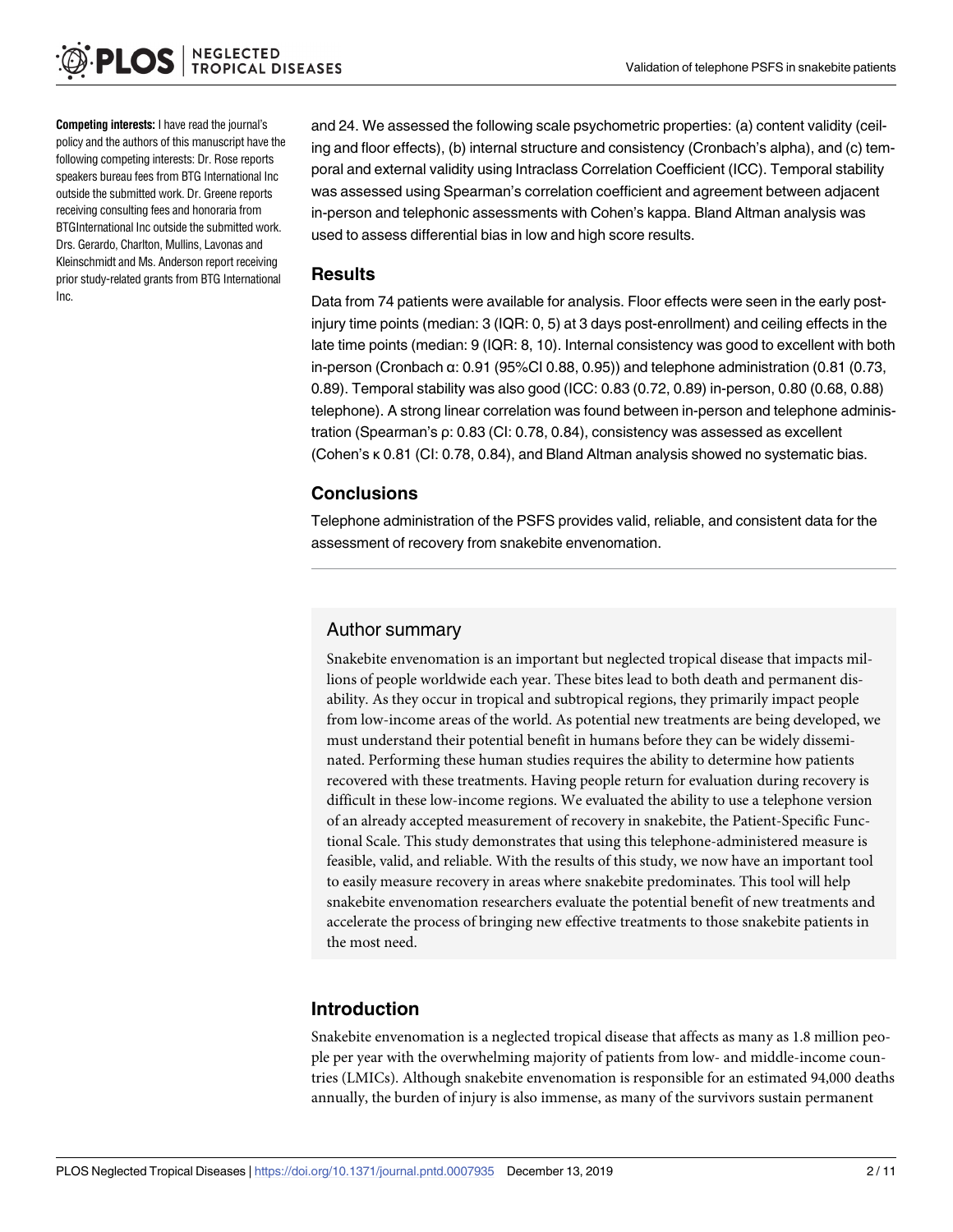<span id="page-2-0"></span>disability. $[1-5]$  To date, almost no clinical trials have attempted to study the impact of treatment interventions on snakebite-caused disability.[\[6–10\]](#page-8-0) However, researchers face substantial challenges to performing high quality trials, and research instruments used to assess disability and recovery must be both validated and practical to administer in low-resource settings.

An essential element of high-quality clinical research is the use of patient-centered outcome measures, such as patient reported outcomes (PROs). Currently, no practical, inexpensive, reliable, validated PROs exist that are appropriate for evaluating patients with snakebite envenomation.[\[11,](#page-8-0) [12\]](#page-8-0) This impacts snakebite envenomation research, particularly in LMICs due to cost and logistical barriers to in-person administration of a PRO. The patient may need to take time off from work, pay for transportation, coordinate childcare, or navigate the innumerable barriers that already exist to access healthcare in order to participate in an in-person outcome assessment. The ability to use a valid, reliable outcome measure administered by telephone eliminates many of these challenges. With the widespread use of cellphones in LMICs, a telephone-administered, validated PRO would be an inexpensive and useful tool in future snake-bite envenomation research. [\[13\]](#page-8-0)

The Patient-Specific Functional Scale (PSFS) is a validated, patient-centered measurement tool that assesses a patient's functional impairment regarding specific physical activities that the patient identifies as important. Patients report three to five activities or tasks that they are unable to perform or have difficulty with due to their illness.[[14](#page-9-0)] The validity of the PSFS has been demonstrated in numerous studies, particularly in those related to musculoskeletal disease or injury.[[15–19\]](#page-9-0) The PSFS administered in person has also been validated in studies involving patients with snakebite envenomation to the extremities.[[11,](#page-8-0) [20\]](#page-9-0) In fact, the PSFS administered in-person is highly correlated with more complex assessment tools and is very responsive to changes in patient functional status over time.[[20](#page-9-0)] The PSFS can logistically be performed by telephone, but no studies have validated telephone-administered PSFS compared to in-person administration.

A recent snakebite envenomation clinical trial used in-person PSFS as the primary outcome and recorded additional assessments with telephone administered PSFS.[\[21\]](#page-9-0) This provides the opportunity to validate the telephone version against the in-person criterion standard. The purpose of our study is to determine if telephone administered PSFS has similar validity, reliability, and consistency to in-person administration in this snakebite envenomation population. We report the psychometric properties of telephone compared to the PSFS administered in-person, specifically looking at: (a) content validity, (b) internal structure and consistency, and (c) temporal stability and external validity.

#### **Methods**

#### **Ethics statement**

The current study is a secondary analysis. The parent study procedures were reviewed and approved by the Western Institutional Review Board (WIRB) and by the IRB responsible for each clinical site. The activities of the coordinating center were approved by the Colorado Multiple IRB (COMIRB). Written informed consent was obtained from all subjects prior to participation.

#### **Study design**

We performed a secondary analysis of the "The efficacy of Fab antivenom versus placebo plus optional rescue therapy on recovery from copperhead snakebite envenomation: a randomized,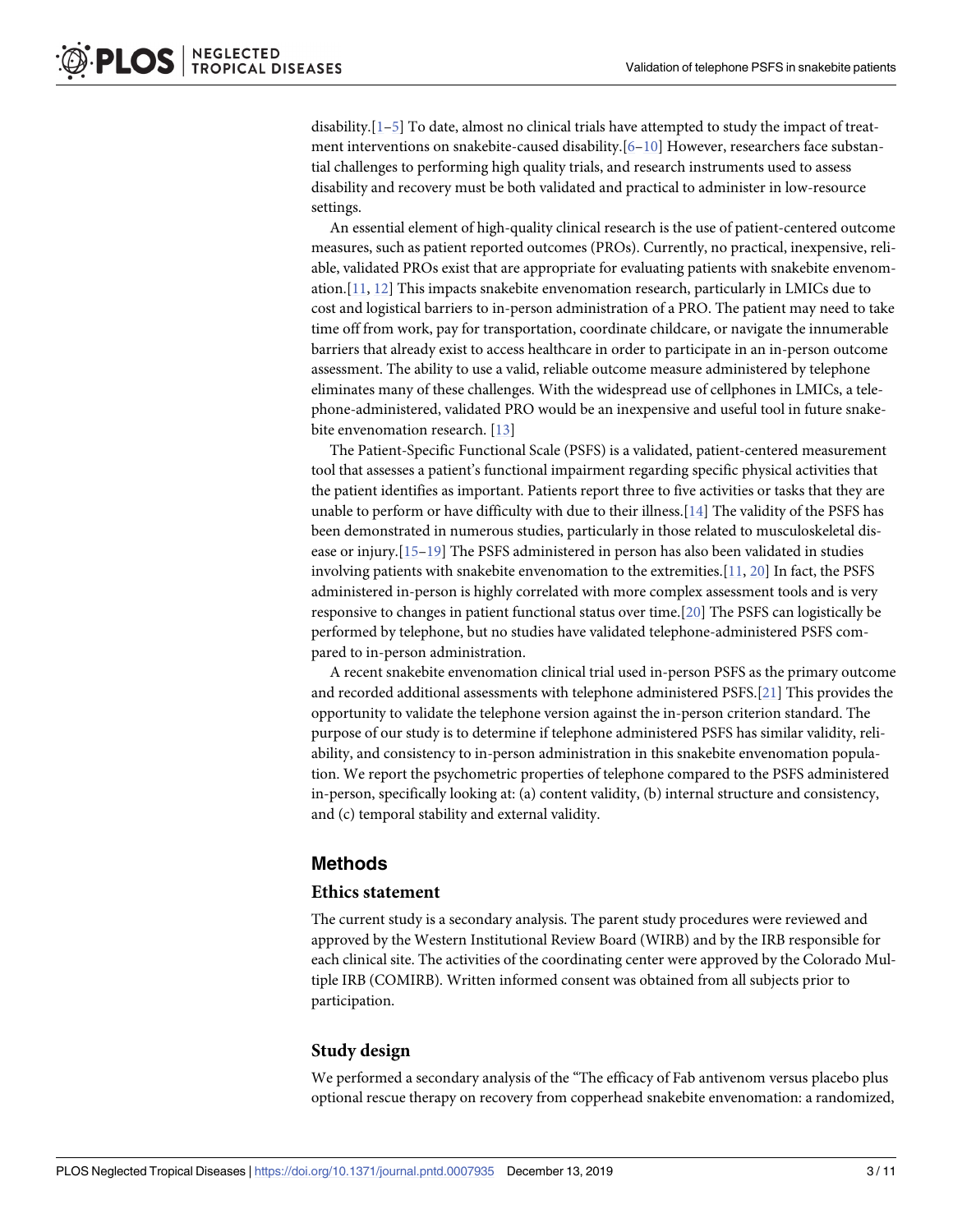<span id="page-3-0"></span>double-blind, placebo-controlled clinical trial." The complete methods of this trial and participant selection have been published previously, but are detailed in brief. [[21](#page-9-0)]

#### **Patient selection**

Patients age 12 years or older with mild or moderate copperhead envenomation were randomized to receive Fab antivenom (FabAV) or placebo. Patients with severe envenomation, envenomation proximal to the elbow or knee, more than one extremity involved, pregnancy, or presenting *>*24 hours after envenomation were excluded. All 72 patients from the modified intention-to-treat population of this study were included in the analysis.

#### **Instrument**

The original scale used was the PSFS, which assesses a patient's ability to perform an important physical activity or task and consists of three to five activities in a single dimension. As the performance of the three-activity and five-activity tools are similar, the three-activity PSFS was chosen for this trial. The answers are given on an  $11$ -point scale ( $0 =$  Unable to perform activity to 10 = Able to perform activity at the same level as before the injury or problem). Higher values indicate improved function. At the initial assessment, patients were asked to list three specific activities of their choosing and rank their ability to perform them. They were asked the same questions at follow up assessments at particular time intervals to monitor if their physical function was still affected and to what degree.[\[14\]](#page-9-0) The questionnaire served as a tool to quantify activity limitation and measure functionality.

#### **Data collection**

In-person PSFS was performed on days 3, 7, 14, 21, and 28 post-envenomation (+/- 1 day). Telephone PSFS was performed on days 10, 17, 24, and *>*28 post envenomation (+/- 1). As the in-person and telephone PSFS were not obtained on the exact same day, we use the following nomenclature: T1 (days 7 and 10), T2 (days 14 and 17), and T3 (days 21 and 24). An independent Data Monitoring Committee oversaw study conduct, and on-site monitoring was performed by the sponsor's clinical research associates.

#### **Analysis**

We first compared the descriptive mean scores between in-person and telephone administration of the PSFS using a t-test comparison, including calculations for standard deviation. We then compared telephone to in-person administration of PSFS by evaluating the following scale psychometric properties: content validity, reliability, and external validity.

We assessed content validity by evaluating the proportion of patients with floor and ceiling effects over time. We assessed reliability by evaluating internal consistency, temporal stability, and association between instruments. Regarding internal consistency, we used Cronbach's alpha to determine if in-person and telephone-administered PSFS produced similar results. We considered a Cronbach's alpha value above 0.7 as good.[[22](#page-9-0)] We then measured temporal stability to assess the instrument's variation in time and to verify the test–retest reliability of the instrument, with an Intraclass Correlation Coefficient (ICC) above 0.75 considered adequate.[[23](#page-9-0)] To evaluate temporal stability using times when the patient would be expected to have achieved a stable state of recovery. [[21](#page-9-0)] Thus, we used day 14 to day 21 for in-person administration (T2 to T3) and day 17 to day 24 for the telephone measurements (T2 to T3) to calculate the ICC.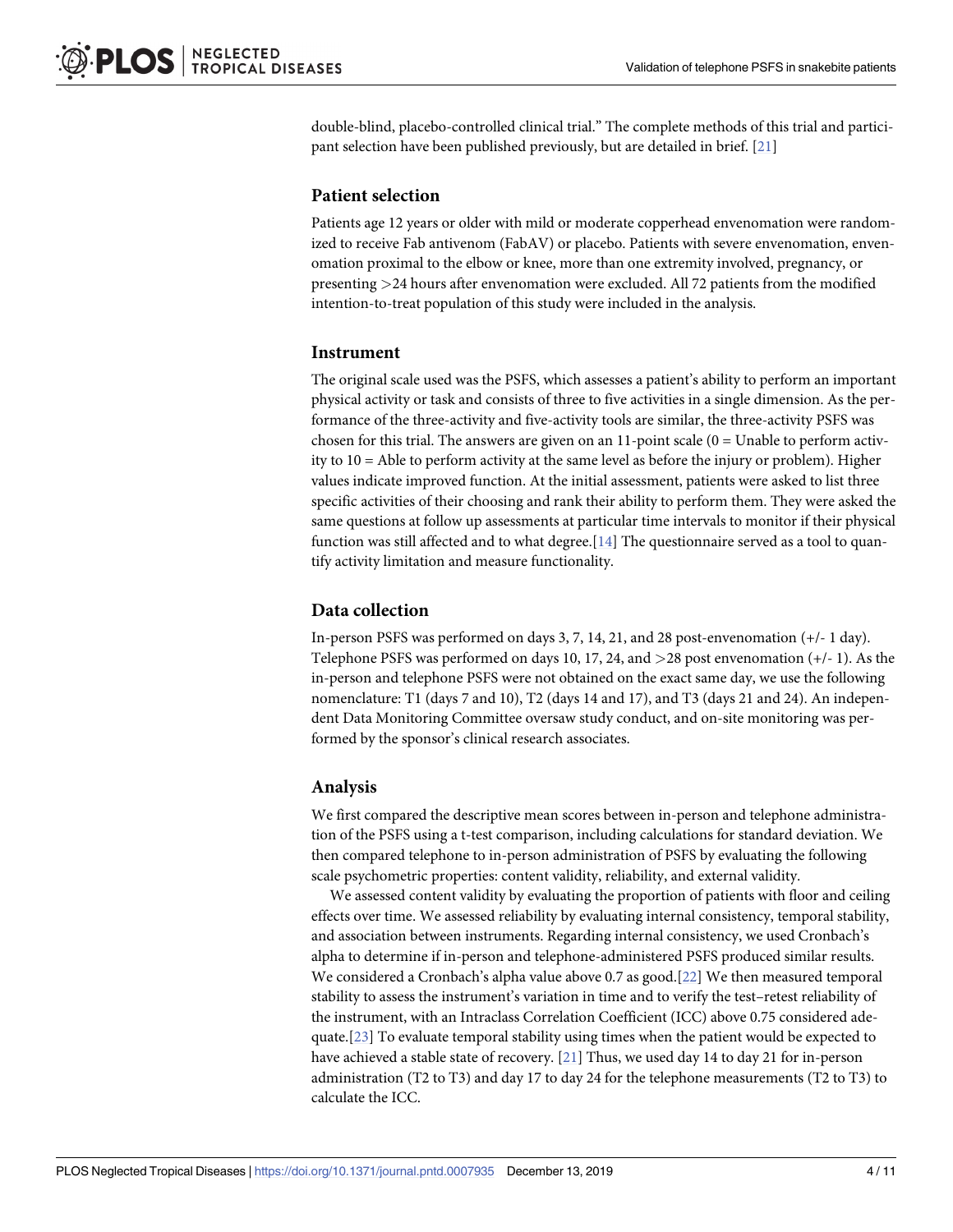<span id="page-4-0"></span>We used a Bland-Altman analysis to assess agreement between in-person and telephone administered PSFS versions, plotting the difference between two paired measurements against the average of the two measurements. The resultant values were plotted, with a line indicating perfect agreement (i.e. zero difference), allowing a visual assessment of variation related to the size of the mean. Confidence intervals (i.e. limits of agreement) were also calculated using non-parametric methods. [[24](#page-9-0), [25](#page-9-0)] We assessed external validity of the telephone-administered PSFS scores in comparison to the in-person–administered PSFS, using Spearman correlation coefficients (ρ).

#### **Results**

Our sample was composed of 72 adults from 13 centers. Fifty-two percent were male and 89% were over 18 years of age. The mean age was 43 (SD 17.6) years. A tendency toward floor effects could be seen in the total PSFS with a median score of 3 (interquartile range (IQR): 0–5; range 0–8). On the initial (day 3) assessment, 28% of the participants scored 0, indicating a severe activity limitation. Ceiling effects were more evident on follow-up days 24 and 28, as the median score of PSFS total was 9 (IQR: 8–10; range 5–10), and 48% of the participants scored 10, which indicated no self-reported limitation in the chosen activities.

#### **Internal consistency was good to excellent**

Cronbach alpha values were above 0.9 (excellent) for in-person PSFS and between 0.7 to 0.9 (good) for telephone PSFS for all parameters (Table 1). The ICC confirmed good temporal stability of the scale, with ICC 0.83 (95% CI 0.72, 0.89) in-person and 0.80 (95% CI 0.68, 0.88) via telephone. Rating differences between in-person and telephone administered measurements

|                                       | <b>Snakebite Envenomation PSFS</b> |                          |         |
|---------------------------------------|------------------------------------|--------------------------|---------|
|                                       | In-person version                  | <b>Telephone version</b> | P-value |
| PSFS, Mean (SD)                       |                                    |                          |         |
| T1                                    | 5.37(3.23)                         | 6.62(2.85)               | 0.01    |
| T <sub>2</sub>                        | 7.95(2.22)                         | 8.54(1.92)               | 0.09    |
| T <sub>3</sub>                        | 9.12(1.37)                         | 9.40(1.06)               | 0.18    |
| Floor effect, $N$ (%)                 |                                    |                          |         |
| T1                                    | 6(8.4)                             | 2(2.8)                   | 0.61    |
| T <sub>2</sub>                        | $0(-)$                             | $0(-)$                   |         |
| T <sub>3</sub>                        | $0(-)$                             | $0(-)$                   | ٠       |
| Ceiling effect, N (%)                 |                                    |                          |         |
| T1                                    | 9(12.7)                            | 11(15.7)                 | 0.71    |
| T <sub>2</sub>                        | 18(25.4)                           | 24 (36.4)                | 0.51    |
| T <sub>3</sub>                        | 35(49.3)                           | 39 (57.3)                | 0.63    |
| Reliability                           |                                    |                          |         |
| Cronbach's $\alpha$ (95% CI)          | 0.91(0.88;0.95)                    | 0.81(0.73;0.89)          |         |
| <b>Temporal stability</b>             |                                    |                          |         |
| ICC (95% CI)                          | 0.83(0.72;0.89)                    | 0.80(0.68;0.88)          |         |
| Reliability (in-person vs telephonic) |                                    |                          |         |
| ICC (95% CI)                          | 0.87(0.79;0.92)                    |                          |         |
| Spearman's $\rho$                     | 0.83(0.80;0.93)                    |                          |         |

#### **Table 1. Psychometric properties for content and construct validity.**

ICC = Intraclass correlation coefficient; CI = confidence interval

<https://doi.org/10.1371/journal.pntd.0007935.t001>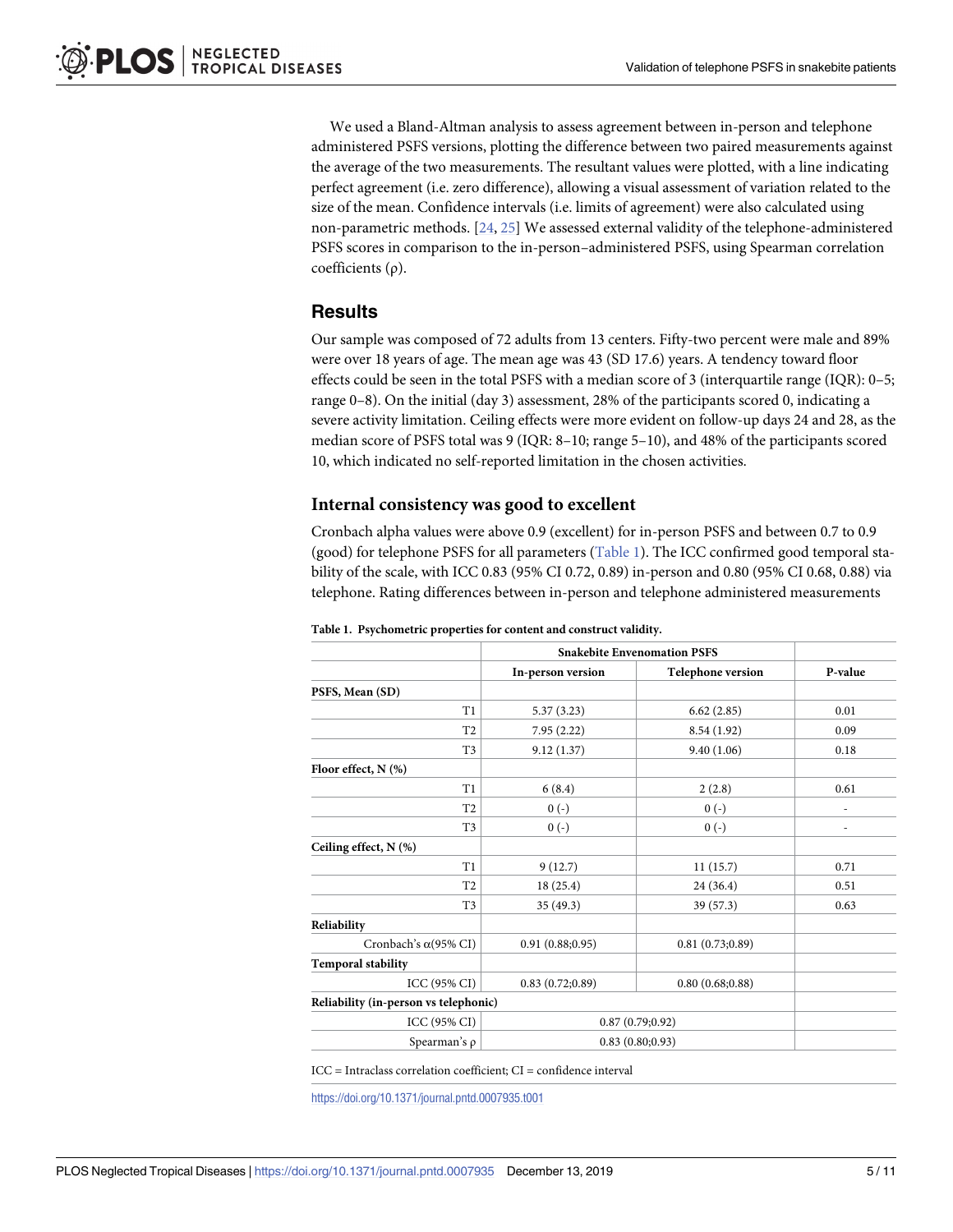<span id="page-5-0"></span>

Fig 1. Bland Altman plot to display the difference between telephone and in-person administrations of the patient-specific functional scale. <https://doi.org/10.1371/journal.pntd.0007935.g001>

> ranged from -8 to 2, with a median difference of 0. Bland-Altman analysis found that 95% of the differences between paired ratings were between -4 and +1, with 50% of the differences between -2 and 0 (Fig 1). Overall there were only 4 sets of measures (5%) with differences of at least 6 points.

> The Spearman Correlation coefficient demonstrated a very strong linear correlation (*>*0.8) between PSFS administered in-person and telephone (ρ: 0.83 (95% CI 0.80, 0.93) [\(Fig](#page-6-0) 2). Comparison of the in-person and telephone administered PSFS over time shows a time dependent progression of PSFS regardless of method of administration ([Table](#page-4-0) 1).

#### **Discussion**

Based on multiple analyses, we determined that results obtained from in-person and telephone administrations of the PSFS are equivalent. Both scales exhibit a floor effect at earlier time points and a ceiling effect at later time points, signifying that patients who sustain copperhead snakebites have significant early functional disability and a good long-term recovery response. Both scales have acceptable (good to excellent) internal consistency and good temporal stability. ICC and correlation coefficient, which are a measure of between–scale reliability, also demonstrates very good association.

Telephone-based testing has been previously used as an alternative data collection method in clinical research. The use of telephone versus in-person PROs has been studied  $[26, 27]$  $[26, 27]$  $[26, 27]$ ,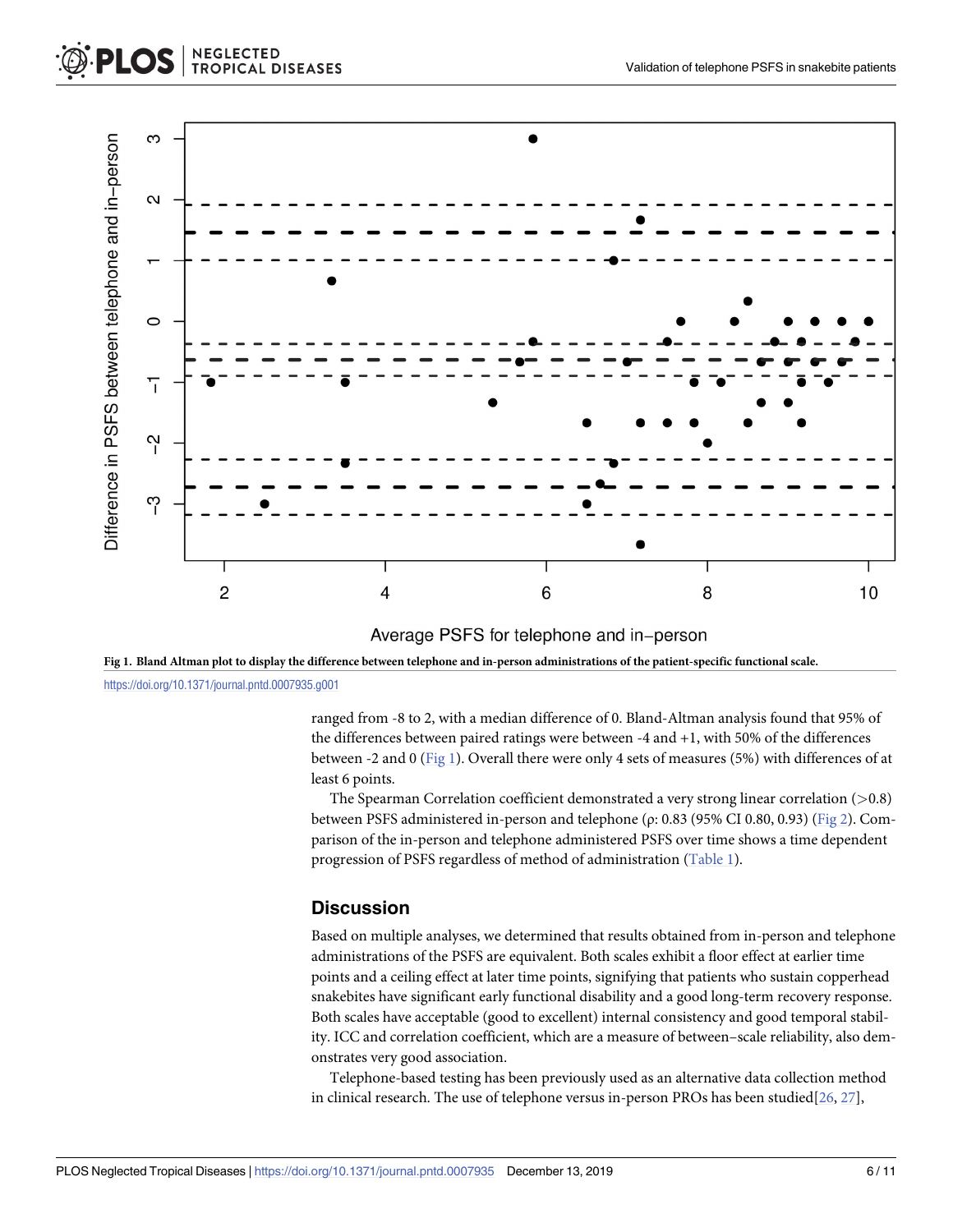<span id="page-6-0"></span>

**[Fig](#page-5-0) 2. Spearman correlation coefficient demonstrating strong linear correlation between telephone and in-person administrations of the patient-specific functional scale.**

<https://doi.org/10.1371/journal.pntd.0007935.g002>

however, this is the first study looking into the PSFS as a telephone-administered PRO. These results are important as the PSFS has uniquely flexible characteristics that have not yet been evaluated with different administration methods. Our results suggest that the PSFS may function well in alternative methods of administration such as text messaging, online surveys, and mobile applications.

The internal consistency of the telephone administered PSFS in our study was excellent and comparable to the in-person version. Reliability of the telephone administered PSFS in snakebite envenomation is similar to the findings of prior studies performed using in-person PSFS in knee dysfunction, acute and chronic low back pain, cervical pain, chronic lateral epicondylitis, and chronic obstructive pulmonary disease (COPD).[[14](#page-9-0), [28–31\]](#page-9-0)

The telephone administered PSFS demonstrated good stability over time, comparable to the in-person PSFS in snakebite envenomation. Additionally, its temporal stability is similar or better than the in-person PSFS in other injuries or diseases.[[19](#page-9-0)] The existing literature has reported test–retest values ranging from 0.55–0.95.[\[16,](#page-9-0) [19,](#page-9-0) [30\]](#page-9-0) These findings are concordant with the Bland Altman analysis which suggests that the telephone-administered PSFS is a reliable tool with minimal bias.

The external validity of the telephone administered PSFS against the in-person PSFS was also high and consistent with the literature on other PROs administered by telephone.[[27](#page-9-0), [32](#page-9-0)] However, the PSFS has the advantage of flexibility in patient choice of activities assessed. This adaptability of the instrument allows the outcome to be tailored to an individual patient and assesses function across a diverse population. In contrast to many other PROs that would be reasonable to use in snakebite research, the PSFS is not limb-specific. This allows for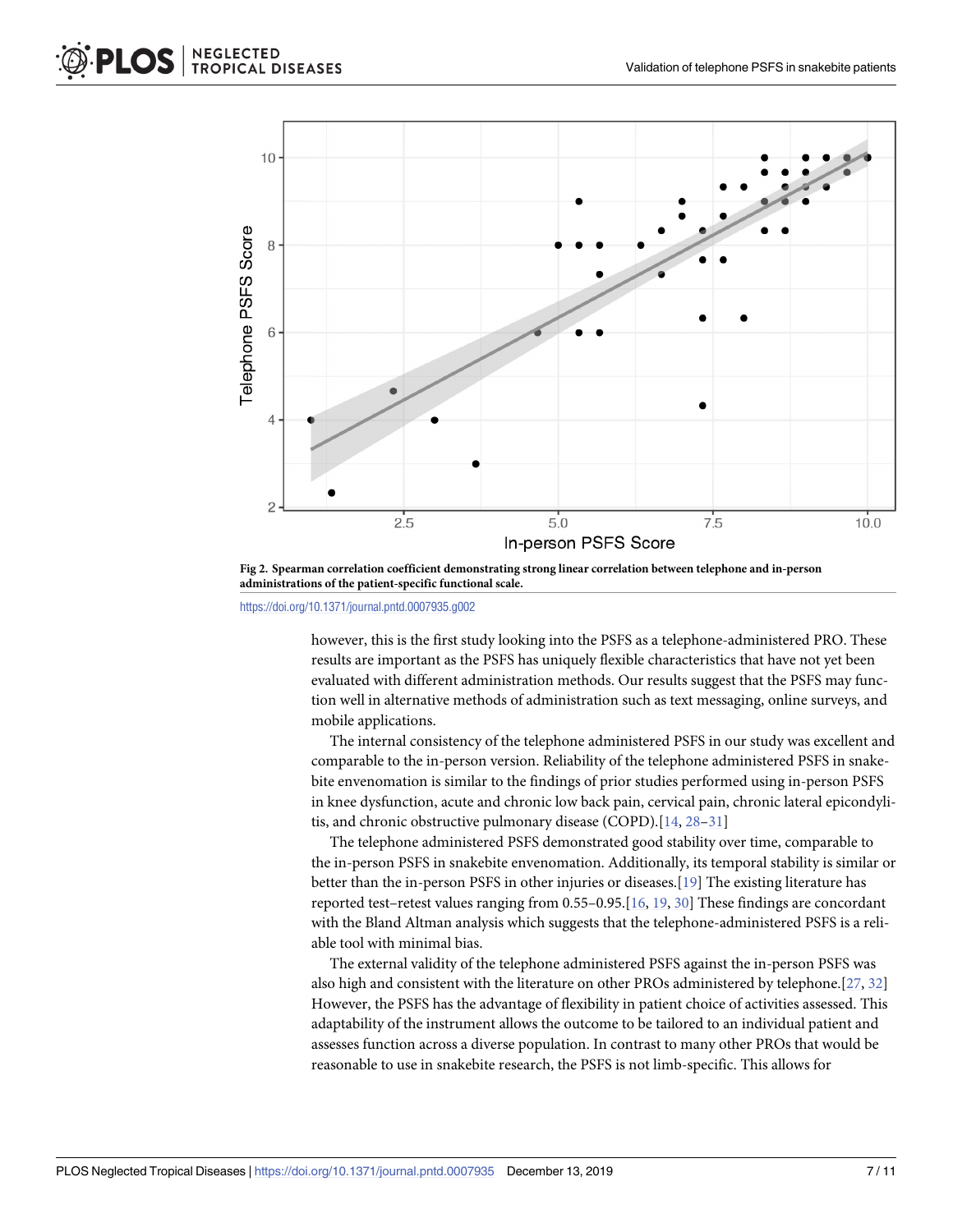<span id="page-7-0"></span>assessment of a wide range of patients, including those with upper extremity and lower extremity bites, with results that are broadly generalizable in snakebite envenomation.

Based on our results, we now have a PRO that is easily used in clinical research where inperson measurements are financially and logistically prohibitive. This is the case in global snakebite envenomation research, particularly in LMICs where this disease predominates.[\[5,](#page-8-0) [10\]](#page-8-0) The PSFS is the most extensively validated PRO in snakebite envenomation research, and telephone administration makes this instrument pragmatic to use in real-world settings.[\[11,](#page-8-0) [12,](#page-8-0) [20](#page-9-0)] Given the potential use of the telephone administered PSFS, researchers should be aware that mobile phone penetrance is not universal, but its use has been recommended by the World Health Organization and the National Institutes of Health Fogarty Center [\[33–35](#page-9-0)]. Additionally, there are communities where information by phone could be biased due to the presence of authoritarian regimes, political violence or organized crime. Lastly, the telephone PSFS measures functionality which is one of the most important outcomes in snakebite envenomation. However, it does not measure other important patient-centered outcomes such as psychological sequela, disfigurement leading to stigmatizations, or others.

#### **Limitations**

Our study has several limitations that could impact the interpretation of our results. First, this is a secondary analysis of an existing data set and not the primary hypothesis of the original study. Therefore, we could not directly compare the telephone to in-person PSFS administration at the identical time points as we were limited to the original data collected. Nevertheless, because our times points are very close to each other, the curves for PSFS administered in-person and by telephone overlap substantially and thus are very similar. Additionally, our study is specific to copperhead envenomation, which on average has less severe envenomation than other snakebites such as rattlesnakes or tropical venomous snakes.[\[36,](#page-9-0) [37\]](#page-10-0) In generalizing our results to other snake species, there is risk that the early floor effects would be greater. However, these floor effects disappear over time during recovery. It is likely that these floor effects would also resolve with envenomation from other species during recovery, making the tool useful for assessing recovery at greater than 3 days.

#### **Conclusion**

The telephone-administered PSFS is a valid and reliable PRO to assess functional recovery in snakebite envenomation compared to in-person administered PSFS.

#### **Supporting information**

**S1 [Dataset.](http://journals.plos.org/plosntds/article/asset?unique&id=info:doi/10.1371/journal.pntd.0007935.s001) Patient-specific functional scale scores reported in-person on days 3, 7, 14, 21, and 28 post-envenomation (+/- 1 day) and by telephone on days 10, 17, 24, and** *>***28 post envenomation (+/- 1).** (CSV)

#### **Author Contributions**

**Conceptualization:** Rebecca G. Theophanous, Joao Ricardo Nickenig Vissoci, Eric J. Lavonas, Charles J. Gerardo.

**Data curation:** Joao Ricardo Nickenig Vissoci, S. Michelle Griffin.

**Formal analysis:** Joao Ricardo Nickenig Vissoci, Fan Hui Wen.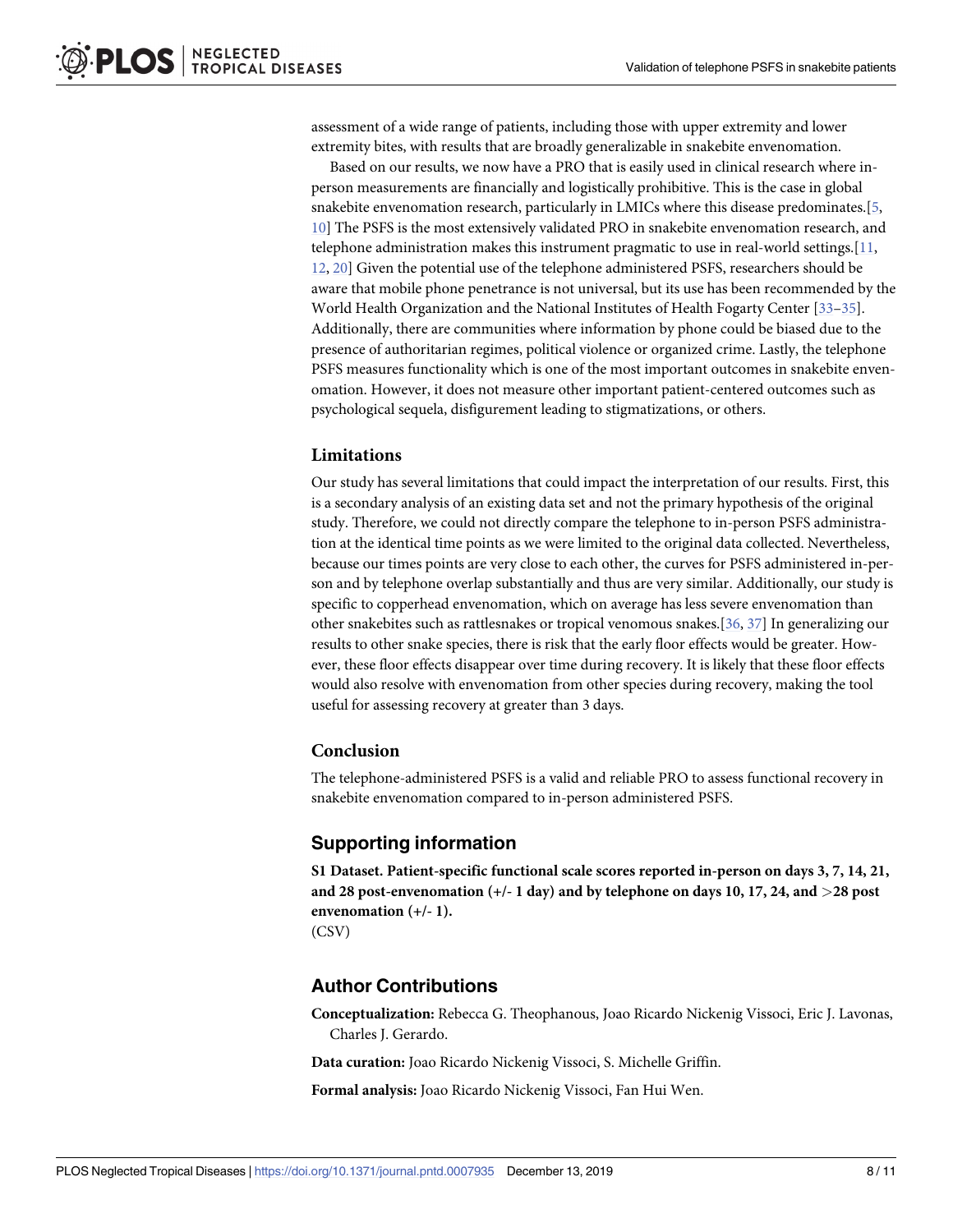- <span id="page-8-0"></span>**Investigation:** S. Michelle Griffin, Victoria E. Anderson, Michael E. Mullins, Eugenia B. Quackenbush, Sean P. Bush, Eric A. Toschlog, Spencer C. Greene, Kapil Sharma, Kurt Kleinschmidt, Nathan P. Charlton, S. Rutherfoord Rose, Richard Schwartz, Brandon Lewis, Eric J. Lavonas, Charles J. Gerardo.
- **Methodology:** Joao Ricardo Nickenig Vissoci, Charles J. Gerardo.
- **Project administration:** Charles J. Gerardo.
- **Supervision:** Charles J. Gerardo.
- **Writing – original draft:** Rebecca G. Theophanous, Joao Ricardo Nickenig Vissoci, Nicklaus P. Brandehoff, Eric J. Lavonas, Charles J. Gerardo.
- **Writing – review & editing:** Rebecca G. Theophanous, Joao Ricardo Nickenig Vissoci, Fan Hui Wen, S. Michelle Griffin, Victoria E. Anderson, Michael E. Mullins, Nicklaus P. Brandehoff, Eugenia B. Quackenbush, Sean P. Bush, Eric A. Toschlog, Spencer C. Greene, Kapil Sharma, Kurt Kleinschmidt, Nathan P. Charlton, S. Rutherfoord Rose, Richard Schwartz, Brandon Lewis, Eric J. Lavonas, Charles J. Gerardo.

#### **References**

- **[1](#page-2-0).** Williams D, Gutierrez JM, Harrison R, et al. The Global Snakebite Bite Initiative: an antidote for Snakebite bite. Lancet. 2010; 375(9708):89-91. [https://doi.org/10.1016/S0140-6736\(09\)61159-4](https://doi.org/10.1016/S0140-6736(09)61159-4) PMID: [20109867](http://www.ncbi.nlm.nih.gov/pubmed/20109867)
- **2.** Lancet The. Snakebite-bite envenoming: a priority neglected tropical disease. Lancet. 2017; 390 (10089):2.
- **3.** Kasturiratne A, Wickremasinghe AR, de Silva N, et al. The global burden of Snakebitebite: a literature analysis and modelling based on regional estimates of envenoming and deaths. PLoS Med. 2008; 5 (11):e218. <https://doi.org/10.1371/journal.pmed.0050218> PMID: [18986210](http://www.ncbi.nlm.nih.gov/pubmed/18986210)
- **4.** Harrison RA, Hargreaves A, Wagstaff SC, Faragher B, Lalloo DG. Snakebite envenoming: a disease of poverty. PLoS Negl Trop Dis. 2009; 3(12):e569. <https://doi.org/10.1371/journal.pntd.0000569> PMID: [20027216](http://www.ncbi.nlm.nih.gov/pubmed/20027216)
- **[5](#page-2-0).** Harrison RA, Gutierrez JM. Priority actions and progress to substantially and sustainably reduce the mortality, morbidity and socioeconomic burden of tropical Snakebite. Toxins (Basel). 2016; 8(12):e351.
- **[6](#page-2-0).** Lewin M, Samuel S, Merkel J, Bickler P. Varespladib (LY315920) appears to be a potent, broad-spectrum, inhibitor of Snakebite venom phospholipase A2 and a possible pre-referral treatment for envenomation. Toxins (Basel). 2016; 8(9):e248.
- **7.** Komives CF, Sanchez EE, Rathore AS, et al. Opossum peptide that can neutralize rattlesnake venom is expressed in Escherichia coli. Biotechnol Prog. 2017; 33(1):81–6. <https://doi.org/10.1002/btpr.2386> PMID: [27718338](http://www.ncbi.nlm.nih.gov/pubmed/27718338)
- **8.** Renu K, Gopi K, Jayaraman G. Formulation and characterisation of antibody-conjugated soy protein nanoparticles—implications for neutralisation of snakebite venom with improved efficiency. Appl Biochem Biotechnol. 2014; 174(7):2557–70. <https://doi.org/10.1007/s12010-014-1207-5> PMID: [25185504](http://www.ncbi.nlm.nih.gov/pubmed/25185504)
- **9.** Chen YJ, Tsai CY, Hu WP, Chang LS. DNA Aptamers against Taiwan banded krait alpha-bungarotoxin recognize Taiwan cobra cardiotoxins. Toxins (Basel). 2016; 8(3):e66.
- **[10](#page-2-0).** Williams DJ, Faiz MA, Abela-Ridder B, et al. Strategy for a globally coordinated response to a priority neglected tropical disease: snakebite envenoming. PLoS Negl Trop Dis. 2019; 13(2):e0007059. [https://](https://doi.org/10.1371/journal.pntd.0007059) [doi.org/10.1371/journal.pntd.0007059](https://doi.org/10.1371/journal.pntd.0007059) PMID: [30789906](http://www.ncbi.nlm.nih.gov/pubmed/30789906)
- **[11](#page-2-0).** Gerardo CJ, Vissoci JRN, de Oliveira LP, et al. The validity, reliability and minimal clinically important difference of the patient specific functional scale in Snakebite envenomation. PLoS One. 2019; 14(3): e0213077. <https://doi.org/10.1371/journal.pone.0213077> PMID: [30835744](http://www.ncbi.nlm.nih.gov/pubmed/30835744)
- **[12](#page-2-0).** Lavonas EJ, Gerardo CJ, Copperhead Snakebite Recovery Outcome Group. Prospective study of recovery from copperhead Snakebite envenomation: an observational study. BMC Emerg Med. 2015; 15:9. <https://doi.org/10.1186/s12873-015-0033-6> PMID: [25975429](http://www.ncbi.nlm.nih.gov/pubmed/25975429)
- **[13](#page-2-0).** Arie S. Can mobile phones transform healthcare in low and middle income countries? BMJ. 2015; 350: h1975. <https://doi.org/10.1136/bmj.h1975> PMID: [25902967](http://www.ncbi.nlm.nih.gov/pubmed/25902967)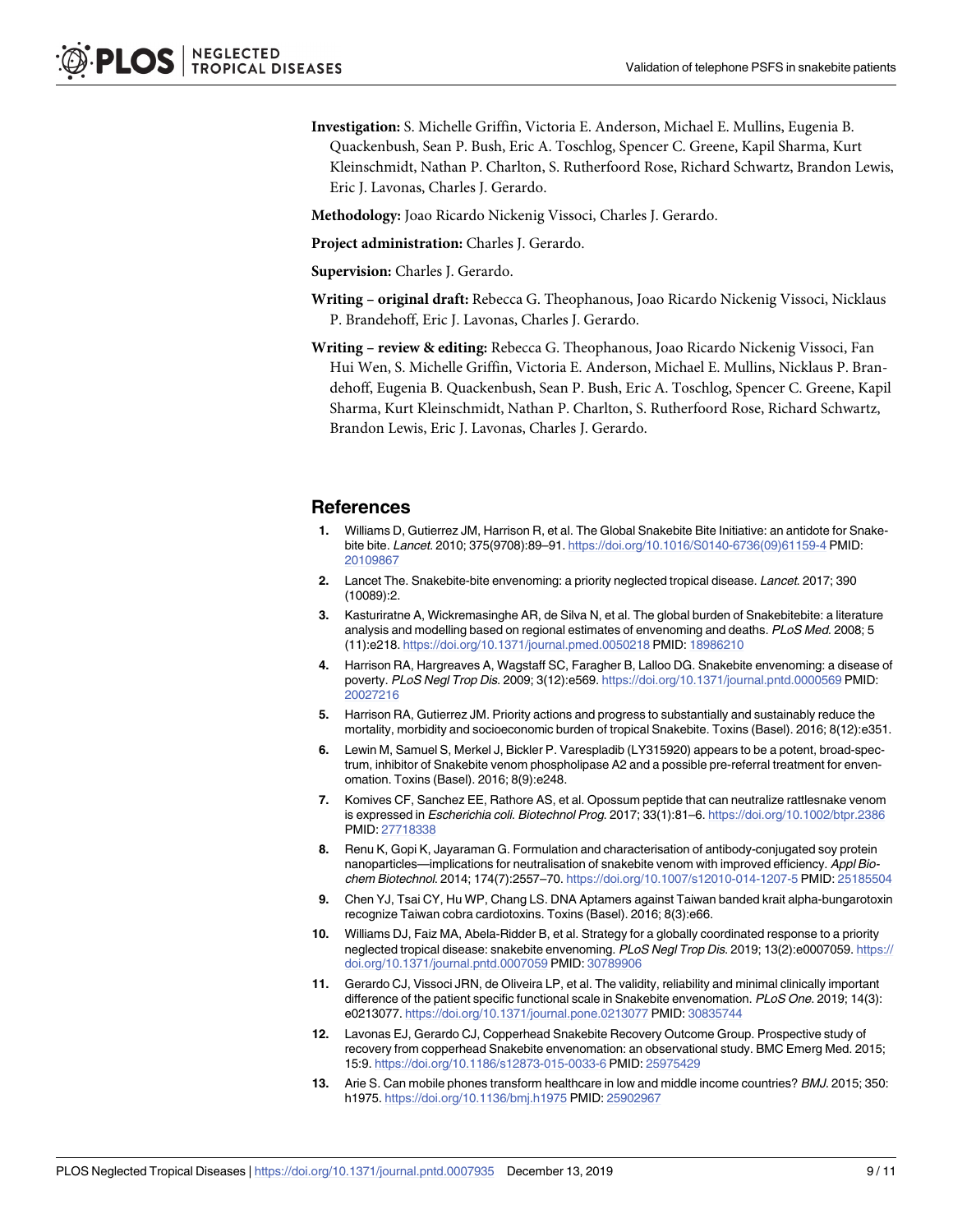- <span id="page-9-0"></span>**[14](#page-2-0).** Stratford P, Gill C, Westaway M, Binkley J. Assessing disability and change on individual patients: a report of a patient specific measure. Physioth Can. 1995; 47(4):258–63.
- **[15](#page-2-0).** Pengel LH, Refshauge KM, Maher CG. Responsiveness of pain, disability, and physical impairment outcomes in patients with low back pain. Spine (Phila Pa 1976). 2004; 29(8):879–83.
- **[16](#page-6-0).** Cleland JA, Fritz JM, Whitman JM, Palmer JA. The reliability and construct validity of the Neck Disability Index and patient specific functional scale in patients with cervical radiculopathy. Spine (Phila Pa 1976). 2006; 31(5):598–602.
- **17.** Koehorst ML, van Trijffel E, Lindeboom R. Evaluative measurement properties of the patient-specific functional scale for primary shoulder complaints in physical therapy practice. J Orthop Sports Phys Ther. 2014; 44(8):595–603. <https://doi.org/10.2519/jospt.2014.5133> PMID: [25029915](http://www.ncbi.nlm.nih.gov/pubmed/25029915)
- **18.** Novak CB, Williams MM, Conaty K. Evaluation of the patient-specific functional scale in hand fractures and dislocations. Hand (N Y). 2015; 10(1):85–7.
- **[19](#page-2-0).** Horn KK, Jennings S, Richardson G, Vliet DV, Hefford C, Abbott JH. The patient-specific functional scale: psychometrics, clinimetrics, and application as a clinical outcome measure. J Orthop Sports Phys Ther. 2012; 42(1):30–42. <https://doi.org/10.2519/jospt.2012.3727> PMID: [22031594](http://www.ncbi.nlm.nih.gov/pubmed/22031594)
- **[20](#page-2-0).** Anderson VE, Burnham RI, Gillman SM, Daugherty CA, Gerardo CJ, Lavonas EJ. Validation of Patient Specific Functional Scale in Copperhead Snakebite Patients. Clin Toxicol. 2015; 53(7):649.
- **[21](#page-2-0).** Gerardo CJ, Quackenbush E, Lewis B, et al. The efficacy of Crotalidae polyvalent immune Fab (Ovine) antivenom versus placebo plus optional rescue therapy on recovery from copperhead Snakebite envenomation: a randomized, double-blind, placebo-controlled, clinical trial. Ann Emerg Med. 2017; 70 (2):233–44 e3. <https://doi.org/10.1016/j.annemergmed.2017.04.034> PMID: [28601268](http://www.ncbi.nlm.nih.gov/pubmed/28601268)
- **[22](#page-3-0).** Devellis RF. Scale Development: Theory and Applications. 4 ed. London: SAGE Publications; 2016.
- **[23](#page-3-0).** Nunnally J, Bernstein I. Psychometric Theory. 3 ed. New York: McGraw-Hill; 1994. 752 p.
- **[24](#page-4-0).** Bland JM, Altman DG. Agreed statistics: measurement method comparison. Anesthesiology. 2012; 116 (1):182–5. <https://doi.org/10.1097/ALN.0b013e31823d7784> PMID: [22129533](http://www.ncbi.nlm.nih.gov/pubmed/22129533)
- **[25](#page-4-0).** Rankin G, Stokes M. Reliability of assessment tools in rehabilitation: an illustration of appropriate statistical analyses. Clin Rehabil. 1998; 12(3):187–99. <https://doi.org/10.1191/026921598672178340> PMID: [9688034](http://www.ncbi.nlm.nih.gov/pubmed/9688034)
- **[26](#page-5-0).** Maglinte GA, Hays RD, Kaplan RM. US general population norms for telephone administration of the SF-36v2. J Clin Epidemiol. 2012; 65(5):497–502. <https://doi.org/10.1016/j.jclinepi.2011.09.008> PMID: [22269331](http://www.ncbi.nlm.nih.gov/pubmed/22269331)
- **[27](#page-5-0).** Coons SJ, Gwaltney CJ, Hays RD, et al. Recommendations on evidence needed to support measurement equivalence between electronic and paper-based patient-reported outcome (PRO) measures: ISPOR ePRO Good Research Practices Task Force report. Value Health. 2009; 12(4):419–29. [https://](https://doi.org/10.1111/j.1524-4733.2008.00470.x) [doi.org/10.1111/j.1524-4733.2008.00470.x](https://doi.org/10.1111/j.1524-4733.2008.00470.x) PMID: [19900250](http://www.ncbi.nlm.nih.gov/pubmed/19900250)
- **[28](#page-6-0).** Chatman AB, Hyams SP, Neel JM, et al. The patient-specific functional scale: measurement properties in patients with knee dysfunction. Phys Ther. 1997; 77(8):820–9. <https://doi.org/10.1093/ptj/77.8.820> PMID: [9256870](http://www.ncbi.nlm.nih.gov/pubmed/9256870)
- **29.** Westaway MD, Stratford PW, Binkley JM. The patient-specific functional scale: validation of its use in persons with neck dysfunction. J Orthop Sports Phys Ther. 1998; 27(5):331–8. [https://doi.org/10.2519/](https://doi.org/10.2519/jospt.1998.27.5.331) [jospt.1998.27.5.331](https://doi.org/10.2519/jospt.1998.27.5.331) PMID: [9580892](http://www.ncbi.nlm.nih.gov/pubmed/9580892)
- **[30](#page-6-0).** Hefford C, Abbott JH, Arnold R, Baxter GD. The patient-specific functional scale: validity, reliability, and responsiveness in patients with upper extremity musculoskeletal problems. J Orthop Sports Phys Ther. 2012; 42(2):56–65. <https://doi.org/10.2519/jospt.2012.3953> PMID: [22333510](http://www.ncbi.nlm.nih.gov/pubmed/22333510)
- **[31](#page-6-0).** O'Shea SD, Taylor NF, Paratz JD. Measuring changes in activity limitation and participation restriction in people with COPD. Int J Ther Rehab. 2005; 12(6):264–8.
- **[32](#page-6-0).** Gwaltney CJ, Shields AL, Shiffman S. Equivalence of electronic and paper-and-pencil administration of patient-reported outcome measures: a meta-analytic review. Value Health. 2008; 11(2):322–33. [https://](https://doi.org/10.1111/j.1524-4733.2007.00231.x) [doi.org/10.1111/j.1524-4733.2007.00231.x](https://doi.org/10.1111/j.1524-4733.2007.00231.x) PMID: [18380645](http://www.ncbi.nlm.nih.gov/pubmed/18380645)
- **[33](#page-7-0).** Kay M, Santos J, Takane M. mHealth: New horizons for health through mobile technologies. World Health Organization. 2011 Jun; 64(7):66–71.
- **34.** Kelly T, Minges M. Information and Communications for Development 2012: Maximizing Mobile, Executive Summary. Washington: International Bank for Reconstruction and Development/The World Bank. Retrieved from [http://www.worldbank.org/en/topic/ict/publication/ic4d-2012.](http://www.worldbank.org/en/topic/ict/publication/ic4d-2012) 2012.
- **[35](#page-7-0).** Groupe Speciale Mobile Association. The mobile economy 2014. London: GSMA. 2014.
- **[36](#page-7-0).** Gerardo CJ, Vissoci JR, Brown MW, Bush SP. Coagulation parameters in copperhead compared to other Crotalinae envenomation: secondary analysis of the F(ab')2 versus Fab antivenom trial. Clin Toxicol (Phila). 2017; 55(2):109–14.